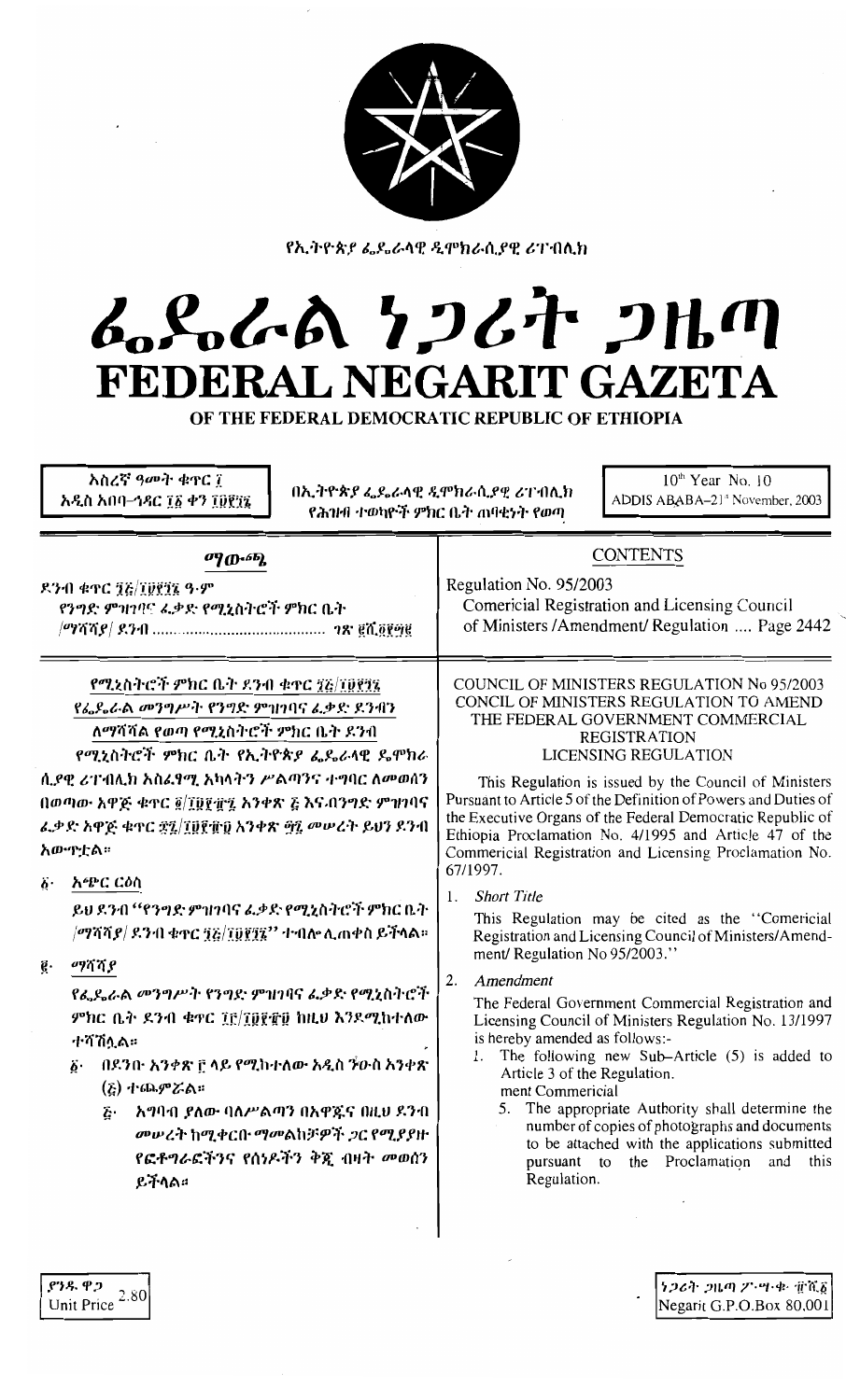- የደንበ· አንቀጽ ፬ ተሰርዞ በሚከተለው አዲስ አንቀጽ ፬  $\vec{e}$ . ナナカナム
	- የግለሰብ የንግድ ዋና ምዝገባ  $\ddot{\mathbf{0}}$ . አመልካቹ ግለሰብ ከሆነ የሚከተሉትን ሰነዶች ከማመልከቻ ቅጹ ጋር በማያያዝ ማቅረብ አለበት።
		- ማመልከቻው የተፈረመው በወኪል ከሆነ  $\boldsymbol{\delta}$ . የውክልና ሥልጣን ማረጋገጫ ሰነድ ፎቶ ኮፒ፣
		- የአመልካቹ የቅርብ ጊዜ ጉርድ ፎቶግራፎች፣  $\ddot{\textbf{e}}\cdot$ የአመልካቹ የመታወቂያ ካርድ ወይም የፀና ŕ٠
		- *ፓስፖርት ገ*ጾች ፎቶ ኮፒ።
- የደንበ· አንቀጽ ፩ ተሰርዞ በሚከተለው አዲስ አንቀጽ ፩ Ë٠ 小小カナムド
	- አክሲዮን ማህበር ያልሆነ የንግድ ማኅበር የንግድ ۴٠. ዋና ምዝገባ

አመልካቹ በመቋቋም ላይ ያለ አክሲዮን ማህበር ያልሆነ የንግድ ማኅበር ከሆነ የማመልከቻ ቅጹን ከሚከተሉት ሰነዶች ጋር በማያያዝ ባለአክሲዮኖቹ ወይም የባለአክሲዮኖቹ ወኪል ማቅረብ አለባቸው።

- ማመልከቻው የተፈረመው በወኪል ከሆነ  $\boldsymbol{\delta}$ . የውክልና ሥልጣን ማረጋገጫ ሰነድ ፎቶ ኮፒ፣
- የማኅበሩ የመመስረቻ ጽሑፍ እና የመተዳ  $\mathfrak{g}.$ ደሪያ ደንብ፥
- በማኅበሩ ውስጥ የኢትዮጵያ ዜግንት ያላቸው ŕ٠ *ግ*ለሰቦች የእ*ያንዳንዳ*ቸው የ*ሙታ* ወቂያ ካርድ ፎቶኮፒ ወይም እንደሀገር ውስዋ ባለሀብት የተቆጠሩ የውጭ አገር ዜግነት ያላቸው ግለሰቦች ካሉ እንደ አገር ውስዋ ባለሀብት የተቆጠሩበት ሥነድ ፎቶ ኮፒ ወይም ማህበሩ ውስዋ የውጭ አገር ዜግነት ያላቸው ግለሰቦች ካሉ የእያንዳንዳቸው የፀና ፓስፖርት ገጾች ፎቶኮፒ፣ እና
- በሚቋቋመው ማኅበር ውስዋ ባለአክሲዮን  $\ddot{\bm{\theta}}$  . የሆነ የሕግ ሰውነት ያለው አካል ካለ የዚሁ አካል የመቋቋሚያ ምስክር ወረቀት ወይም ተመሳሳይ ሰነድ ፎቶ ኮፒ እና አዲስ በሚቋ *ቋሙ*ው ማኅበር ውስጥ ለ*መግ*ባት መወሰኑን የሚያሳይ በአገሩ ውልና ማስረጀ ጽሕፈት ቤት የተረጋገጠ ቃለጉባዔ ወይም ደብዳቤ ፎቶኮፒ።
- $\ddot{\boldsymbol{o}}$ . የደንበ· አንቀጽ ፯ ተሰርዞ በሚከተለው አዲስ አንቀጽ ፯ ተተከቷል።

የአክሲዮን ማህበር የንግድ ዋና ምዝገባ  $\hat{\mathbf{z}}$  .

አመልካቹ በመቋቋም ላይ ያለ የአክሲዮን ማኅበር ከሆ*ነ መሥራች*ቹ ወይም ወኪላቸው የማመልከቻ ቅጹን ከሚከተሉት ሰነዶች ጋር በማያያዝ ማቅረብ አለባቸው።

- ማመልከቻው የተፈረመው በወኪል ከሆነ б٠ የውክልና ማረ*ጋገ*ጫ ሰነድ ፎቶኮፒ፣
- በ1ንዘብ ከሚሸጡት አክሲዮኖች ቢያንስ г. አንድ አራተኛው በባንክ በዝግ ሂሣብ መቀመጡን የሚያሳይ የባንክ ማረጋገጫ፣
- ፫· አክሲዮን ለመግዛት ቃል የገቡ ሰዎች ስብሰባ ቃለ ጉባኤ እና ከጉባኤው *ጋ*ር የተያያዙ ሰነዶች ፎቶኮፒ፣
- የአክሲዮን ማኅበሩ የመመስረቻ ጽሑፍና የመ  $\vec{0}$ . ተዳደሪያ ደንብ ቅጀዎች።
- በዚህ ደንብ አንቀጽ ፭ ንውስ አንቀጽ (፫)  $\tilde{c}$ . የተጠቀሱት ሰነዶች እንደአስፈላጊነታቸው።
- Article 4 of the Regulation is being cancelled and 2. replaced by the following new Article 4.
	- Principal Commericial Registration of a 4. Sole Business Person

Where the applicant is a sole business person, the application shall be submitted together the following documents.

- $\left| \cdot \right|$ Photo copies of the power of attorney when the application is signed by an agent;
- $(2)$ recent photographs of the applicant;
- $3)$ photo copies of identity card or pages of valid passport of the applicant.
- 3. Article 5 of the 'Regulation is being cancelled and replaced by the following new Article 5
	- Principal Commericial Registration of a  $5<sub>1</sub>$ Business Organization other than a Share Company

Where the applicant is a Business Organization under formation other than a Share Company; the application shall be submitted together with the folowing documents.

- photocopies of the power of attorney, when  $\left| \right|$ the application is signed by an agent;
- $(2)$ memorandum and Article of Association of the Business Organization;
- photocopies of identity cards of Ethiopians  $3)$ or documents evidencing foreign nationals considered as domestic investors or pages of valid passport of foreign nationals which are share holders of the Business Organization under formation;
- $4<sub>1</sub>$ where there is a juridical person involved in the business organization under formation, the photocopies of its certificate of incorporation or similar document and a notarized minutes of resolution passed by the authorized organ of the juridical person, to joint the business organization.
- 4. Article 6 of the Regulation is being cancelled and replaced by the following new Article 6.
	- 6. Principal Commericial Registration of Share Company

Where the applicant is a share company under formation, the application shall be submitted by the founders or their agent together with the following documents:

- 1) photocopies of the power of attorney, where the application is signed by an agent;
- a bank statement showing that at least one  $(2)$ fourth of the parvalue of the subscribed shares of the share company is deposited in a closed account:
- minutes of resolution of the subscribers of the  $3)$ share of the company, and such other documents as may be associated with the resolution;
- 4) memorandum and Article of Association of the company; and
- $5)$ documents stipulated under Sub-Article (3) of Article 5 of this Regulation as may be appropriate.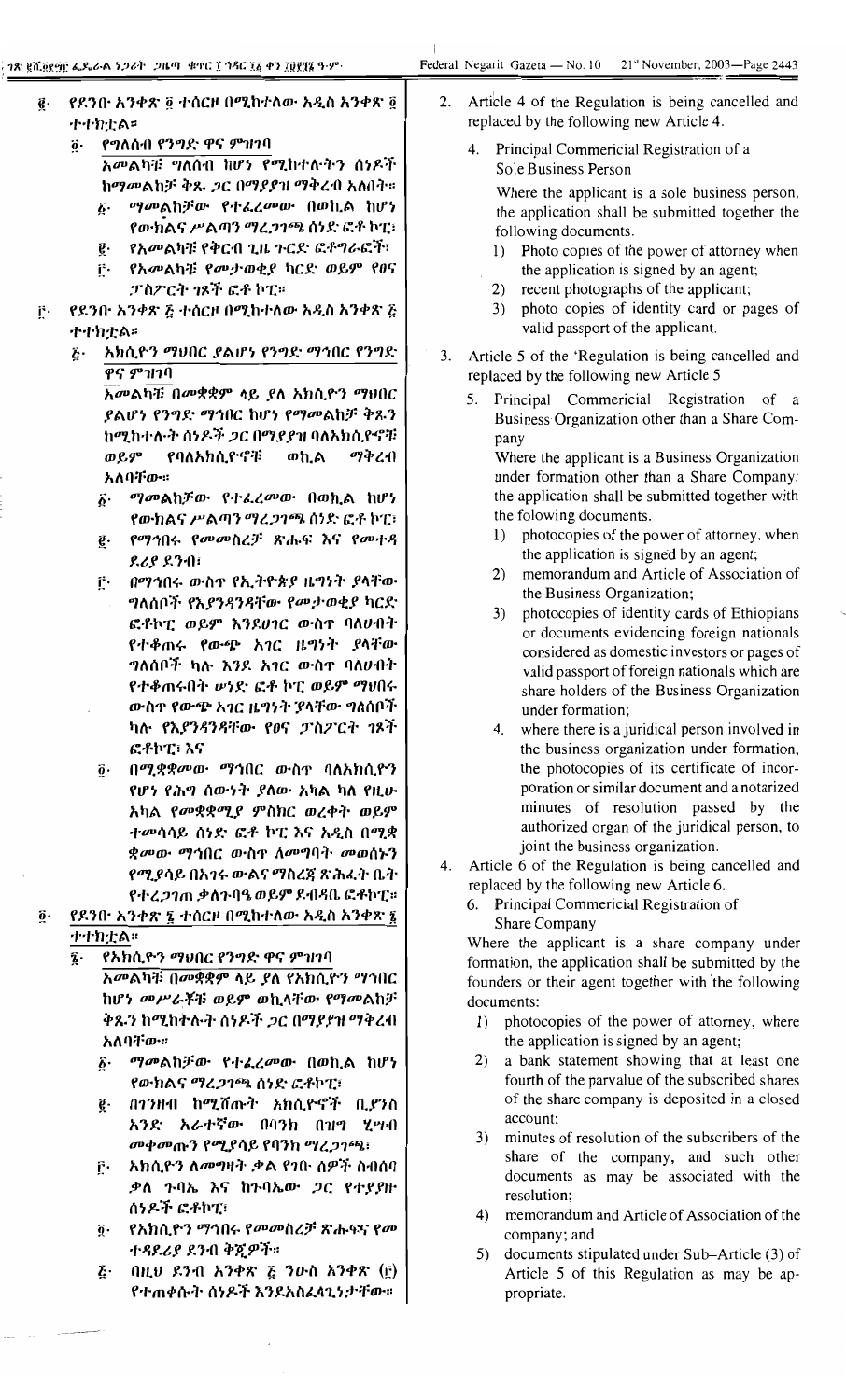- $\tilde{c}$ . የደንበ አንቀጽ ፯ ተሰርዟል።
- z. የደንበ· አንቀጽ ፰ ተሰርዞ የሚከተለው አዲስ አንቀጽ ፰ 小小カナム:
	- $\hat{\mathbf{r}}$ . የውጭ አገር የንግድ ማኅበር የንግድ ዋና ምዝገባ አመልካቹ በውጭ አገር የተቋቋመ የንግድ ማኅበር የኢትዮጵያ ቅርንጫፍ ከሆነ ወኪሉ የማመልከቻ ቅጹን ከሚከተሉት ሰነዶች ጋር በማያያዝ ማቅረብ አለበት።
		- ሥልጣን ያለው የማኅበሩ አካል ኢትዮጵያ δ. ውስዋ ቅርንጫፍ ለመክፈት መወሰኑን የሚያሳይ በአንሩ በሚንኝ የውልና ማስረጀ ጽሕፈት ቤት የተረጋገጠ ቃለ ጉባዔ ወይም  $8 - 0.80$ .
		- የማኅበሩ መቋቋሚያ የምስክር ወረቀት ፎቶ ĝ. hT:
		- <u>ቮ · በኢትዮጵያ የማኅበሩ ቋሚ ወኪል የውክልና</u> ሥልጣን ማረጋገጫ ሰነድ ፎቶ ኮፒ፥
		- <u>ö</u>· የወኪሉ የመታወቂያ ካርድ ወይም የፓስ ፖርት ገጾች ፎቶኮፒ፣ እና
		- ጅ· የማኅበሩ መመስረቻ ጽሑፍ እና የመተዳደሪያ ደንብ ወይም ተመሳሳይ ሰነድ ፎቶ ኮፒ፣
- $\ddot{\mathbf{z}}$ . የደንበ· አንቀጽ ፣ ንውስ አንቀጽ (ቮ) ተሰርዞ በሚከተለው አዲስ ንውስ አንቀጽ (፫) ተተክቷል።
	- በየበጀት ዓመቱ በኢትዮጵያ ውስዋ ለጽ*ሕ*ፈት ቤቱ Ë۰ ወጪ, ቢያንስ ፵ ሺ የአሜሪካን ዶላር ወደ ሀገር ውስዋ የሚያስገባ ለመሆኑ የተፈረመ የግዴታ ሰነደ።
- $\dot{T}$ የደንበ· አንቀጽ ፲፪ ንውስ አንቀጽ (፪) ተሰርዞ በአዲስ ንውስ አንቀጽ (ё) የተተካ ሲሆን የሚከተለው አዲስ ንውስ አንቀጽ  $(\xi)$  ተጨምሯል
	- ለዚህ አንቀጽ ንዑስ አንቀጽ (፩) አፈጻጸም ĝ. *አመ*ልካቹ የሚከተሉትን ሰነዶች ከማመልከቻው *ጋር ማቅረ*ብ አለበት።
		- *ማሻሻያው የሚደረገው ለንግድ ማሕ*በር ከሆነ  $\boldsymbol{\theta}$ የማሕበሩ አባላት ማሻሻያውን ለማድረግ ያስ ተላለፉት ውሳኔ ቃለ ጉባዔ፡
		- ለ) ማሻሻያው አዲስ አባል በንግድ ማሕበር ውስጥ እንዲገባ የሚያደርግ ከሆነ በዚህ ደንብ አንቀጽ ፩ ንዑስ አንቀጽ (፫) የተጠቀሱትን ሰነዶች፣
		- አዲሱ አባል የሕግ ሰውነት ያለው አካል  $\mathbf{d}$ ከሆነ በዚህ ደንብ በአንቀጽ (፩) ንውስ አንቀጽ (፬) የተጠቀሱት ሰነዶች።
	- E. በግለሰብ *ነጋ*ይ በተደረገ የንግድ ምዝገባ ላይ ለውጥ ወይም ተጨማሪ ምዝገባ ሲኖር አመልካቹ የቅርብ ጊዜ ፎቶግራፍ እንዲያቀርብ ተደርጎ በዋናው ምስክር ወረቀትና በቀሪው ላይ ይለጠፋል።
- በደንበ· አንቀጽ ፲፯ ላይ የሚከተለው አዲስ ንውስ አንቀጽ Ũ٠ (i) እና (<u>ö)</u> ተጨምሯል
	- $\mathbf{r}$ . ለሚከተሉት የንግድ ሥራዎች አዲስ የንግድ ሥራ ፈቃድ ሲወጣ የሙያ ብቃት ወይም የባለቤትነት ማረጋገጫ ከሚከተሉት የመንግሥት መሥሪያ ቤቶች መቅረብ አለበት።
		- υ) የሰው፣ የእንስሳት፣ የፀረተባይ መድኃኒቶችና የሕክምና መገልገያ መሣሪያዎች ለማስመ ጣትና ለማሠራጨት ከመድኃኒት አስተዳ ደርና ቁጥኖር ባለሥልጣን የተሰጠ የሙያ ብቃት ማረጋገጫ፣
- Article 7 of the Regulation is being cancelled.  $5<sub>1</sub>$
- 6. Article 8 of the Regulation is being Canceled and replaced by the following new Article 8.
	- 8. Principal Commericial Registration of a Foregin **Business Organization** Where the applicant is foreign business organization the application shall be submitted together with the following documents.
	- 1) notarized minutes of resolution passed by the authorized organ of the foregin business organization evidencing a decision to open a branch in Ethiopia;
	- 2) certificate of incoprporation of the foreign business organization;
	- 3) photocopies of the power of attorney of the permanent representative of the company in Ethiopia.
	- 4) photocopies of identity card or pages of valid passport of the agent; and
	- 5) photocopies of memorandum and Article of association or similar documents.
- Sub-Article (3) of Article 10 of the Regulations is 7. being cancelled and replaced by the followng new Sub-Article (3).
	- 3. an undertaking signed to bring into the Country a Minimum of USD 40,000 dollars for office opepration expenditure in Ethiopia every budget year.
- Sub-Article (2) of Article 12 of the Regulations is 8. being cancelled and replaced by the following new Sub-Article (2) and a new Sub-Article (5) is added.
	- 2. For the implementation of Sub-Article (1) of this Article, the applicant shall submit the following documents, together with the application.
		- Where the amendment is to a Business  $(a)$ Organization, minutes of Resolution of the Share holders of the Business Organization to make the amendment:
		- (b) Where the amendment is to admit a new individual share holder documents stipulated under Sub-Article (3) of Article 5 of this Regulation and
		- (c) Where the new member is a juridical person documents stipulated under Sub-Article (4) of Article 5 of this Regulation. and
	- 5. When there is alternation or addition to be made in the commericial Registration of a sole business person, the applicant shall submit recent photographs, and the same shall be attached with the original and copy of the certificate of Commercial Registration.
- 9. The following new Sub-Articles (3) and (4) are added to Article 17 of the Regulation.
	- 3. When, a new business license is issued for the following business, a certificate of professional competence or ownership shall be submitted from the following Government Organs:
		- (a) for the importation and distribution of human and animal drugs, pesticides and medical appliances a certificate of professional competence obtained from the Drug Administration and Control Authority;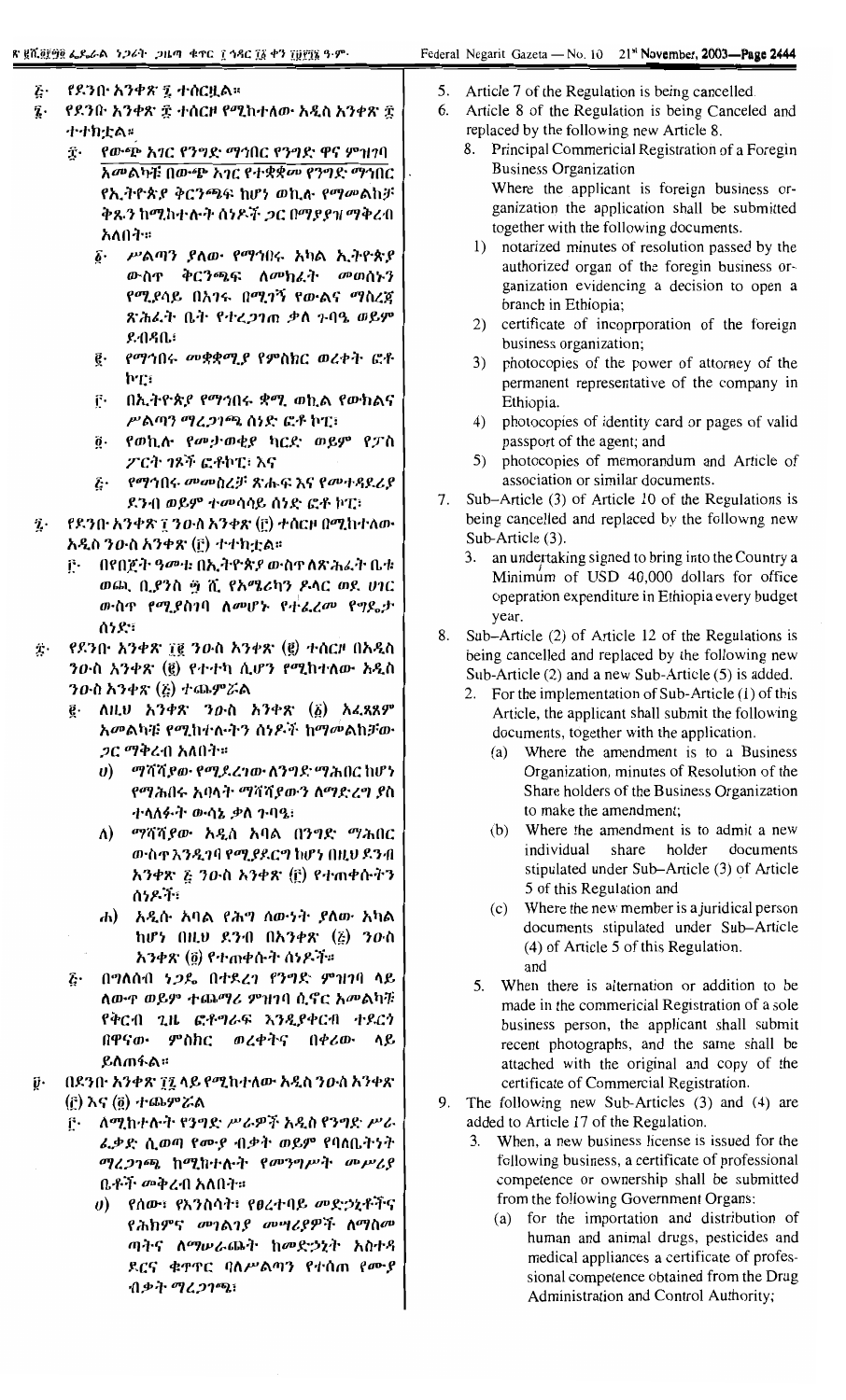- ለ) ለንምሩክ አስተላላፊነት ንግድ ሥራ ከንምሩክ ባለሥልጣን የተሰጠ የሙያ ብቃት ማረጋንጫ፡
- ሐ) ለዕቃ አስተላላፊነት የመርከብ ውክልና ንግድ ሥራ ከመሠረተ ልማት ሚኒስቴር የተሰጠ የሙያ ብቃት ማረጋንጫ፡
- መ) ለደረጀ አንድ የሥራ ተቋራጭነት ንግድ ሥራ ከመሠረተ ልማት ሚኒስቴር የተሰጠ የሙያ ብቃት ማረጋንጫ፥
- **ω)** ለክልል ዘለል ትራንስፖርት አገልግሎት ንግድ ሥራ እንደ አስፈላጊነቱ ከክልል የሚመለከተው ቢሮ ወይም ከፌዴራል የመንገድ ትራንስፖርት ባለሥልጣን የተሰጠ የተሽከርካሪ ባለቤትነት ደብተር፣
- ረ) ለአደን ወይም የሣፋሪ አገልግሎት ንግድ ሥራ ከዱር አራዊት ልማትና ተበቃ ድርጅት የተሰጠ የአሳዳኝነት የሙያ ብቃት ማረ*ጋገጫ*፡
- ሰ) ለፕሬስ ንግድ ሥራ /ጋዜጣ ወይም መጽሔት *ሚሳተም| ከሚስታወቂያ ሚኒ*ስቴር የተሰጠ የብቃት ማረጋገጫ
- በዚሀ አንቀጽ ንዑስ አንቀጽ (፫) ሥር ከተጠቀሱት  $\ddot{\boldsymbol{\theta}}$ . የንግድ ሥራዎች በተጨማሪ ሴሎች የሙያ ብቃት ወይም የባለቤትነት ማረጋገጫ የሚያስፌልጋቸው የንግድ ሥራዎች በሚኒስትሮች ምክር ቤት በሚወጣ ደንብ ይወሰናሉ።
- ፲ \_ የደንበ አንቀጽ ፲፰ ላይ የሚከተለው አዲስ ንውስ አንቀጽ (ひ) 小ののどめ
	- በንግድ ፌቃድ ላይ ለውጥ ወይም ማሻሻያ ሲደረግ  $\ddot{\imath}$ . ባለፌቃዱ የቅርብ ጊዜ ፎቶግራፍ እንዲያቀርብ ተደርጎ በዋናውና በቀሪው የንግድ ፌቃድ ቅጇዎች ላይ ይለጠፋል።
- ፲፩· የደንበ· አንቀጽ ፳፯ ንውስ አንቀጽ (፩) ተሰርዞ በሚከ  $\pm$ ለው አዲስ ን $\bm{o}$  ስ አንቀጽ  $(\vec{a})$   $(\bm{d})$   $\pm$  ተክቷል
	- ሐ) ለበጀት ዓመቱ ለደመወዝና ለሥራ ማስኬኛ የሚሆን ቢያንስ ፵ ሺ የአሜሪካን ዶላር ወደ ሀገር ውስዋ ያስገባ ለመሆኑ የባንክ ማረ*ጋገ*ጫ
- 70 የደንቡ አንቀጽ ጽ፰ ንውስ አንቀጽ (ё) ተሰርዞ በሚከ ተለው አዲስ ንውስ አንቀጽ (፪) የተተካ ሲሆን የሚከ ተለው አዲስ ንውስ አንቀጽ (፯) ተጨምሯል፡፡
	- ĝ. የንግድ እንደራሴው በዚሀ አንቀጽ ንዑስ አንቀጽ (δ) በተወሰነው ጊዜ ውስዋ የንግድ እንደራሴነት የምስክር ወረቀቱን ካላሳደሰ በሚቀጥሉት ስድስት ወራት ውስኖ ማለትም ከኖር ፩ ቀን እስከ ሰኔ ፴ ቀን ከምስክር ወረቀቱ ማሳደሻ በተጨማሪ ለዘገየበት ለዋር ወር ብር ፪ ሺሀ ፩፻ (ሁለት ሺ አምስት ሙቶ) እና ለሚቀጥለው እ*ያንዳንዱ ወ*ር ብር ፩ ሺ ፭፻ (አንድ ሺህ አምስት መቶ)ቅጣት በመክፈል የንግድ እንደራሴነት የምስክር ወረቀቱን ያሳድሳል።
	- ፤ የንግድ እንደራሴነት የምስክር ወረቀቱን ለማሳደስ የሚቀርብ የንግድ እንደራሴ በበጀት ዓመቱ ውስጥ እራሱንና ሌሎች ቀኖሮ የሚያሰራቸው ሥራተኞች ከደመወዝ ላይ የሚከፌል የገቢ ግብር ለመክፌሉ ከሚመለከተው የግብር ሰብሳቢ አካል የግብር ክሊራንስ ማምጣት አለበት።
- (b) for Customs Clearnce business a certificate of professional competence obtained from the Customs Athority.
- (c) for cargo forwarding and shipping agency business a certificate of professional competence obtained from the Ministry of Development Infrastructure;
- (d) For Grade one works contractor business a certificate of professional competence obtained from the Ministry of Development Infrastructure;
- (e) For trans-regional transport services Business a certificate of ownership of vehicles obtained from the appropriate regional Bureau or the Federal Road Transport Authority as may be appropriate;
- (f) For hunting and Safari Service Business a certificate of professional competence for hunting obtained from wildlife developement and conservation agency.
- (g) For press business (news paper or magazine publication) a certificate of professional competence obtained from the Ministry of Information.
- 4. Businesses other than those mentioned under Sub-Article (3) of this Article, for which a certificate of professional competence or ownership is needed shall be determined by Regulation to be issued by the Council of Ministers.
- 10. The following new Sub-Article (6) is added to Article 18 of the Regulation.
	- 6. Where there is alternation or amendment to be made in a business License, the applicant shall submit recent photographs to be attached with the original and copy of the business license.
- 11. Sub-Article (1) (C) of Article 26 is being cancelled and replaced by the following new Sub-Article (1)  $(C).$ 
	- (C) a bank confirmation for having brought into the country a minimum of USD 40,000 dollars for office operation and salary expenditure for the budget year.
- 12. Sub-Article 2 of Article 28 is being cancelled and replaced by the following new Sub-Article 2 and the following new Sub-Article 6 is added.
	- 2. Where, the commercial representative fails to have the certificate renewed within the time limit specified in Sub-Article (1) of this Article, he shall have it renewed within the next six months i.e from 'Tir' to 'Sene' 30, by paying in addition to the renewal fee, a penalty of Birr 2,500 (two thousand five hundred) for the month 'Tir' and Birr 1,500 (One thousand five hundred), for the next each month of delay.
	- 6. A commercial representative who appears for the renewal of his certificate of commericial representative, shall submit a statement written by the Inland Revenue Authority or Finance Bureau for the payment of employment income tax due to him and his employees.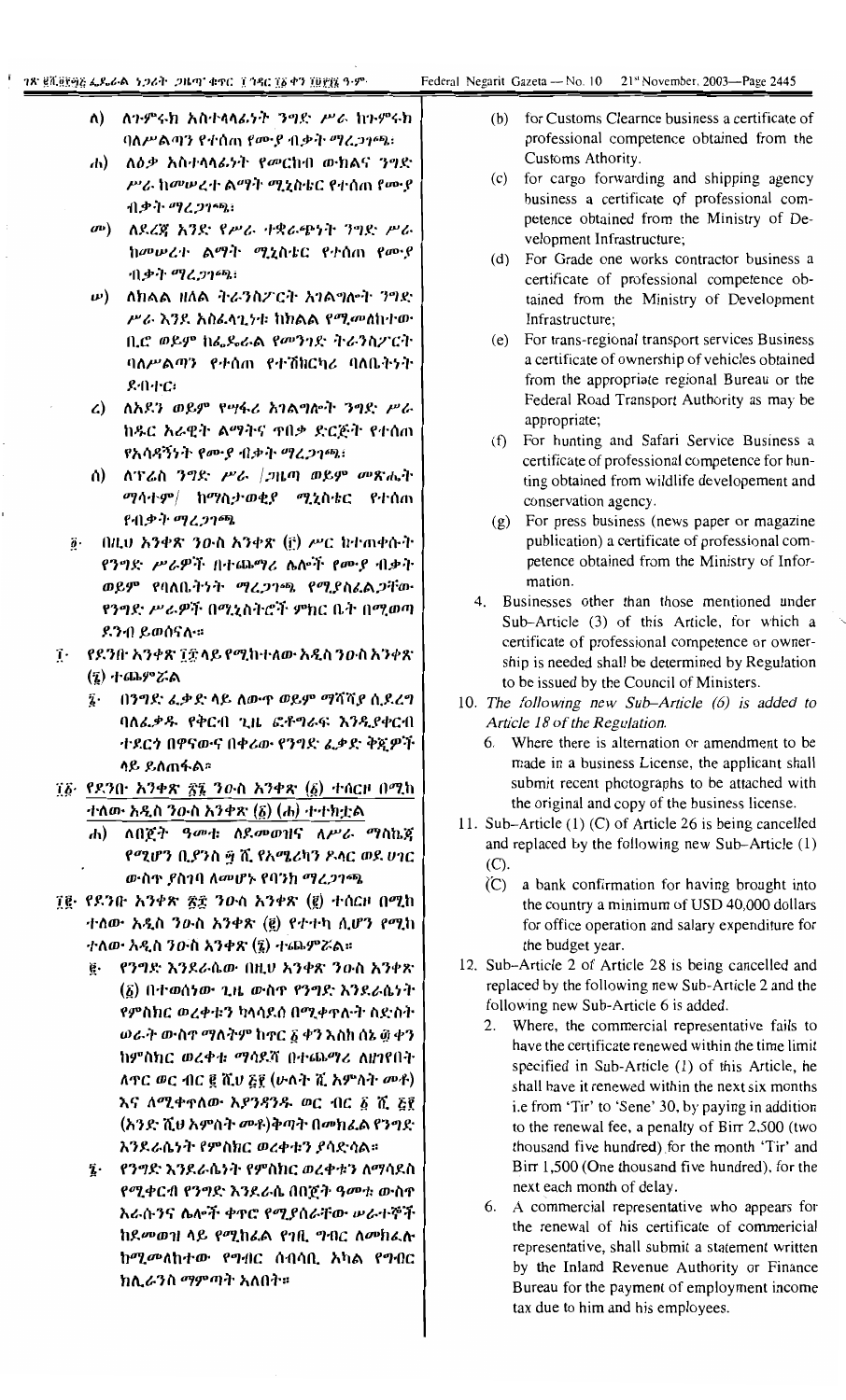- ፲፫ በደንበ አንቀጽ ፳፬ ላይ የሚከተለው አዲስ ንውስ አንቀጽ (፬) ተጨምሯል።
	- @· የንግድ እንደራሴው በዚህ ደንብ በአንቀጽ ፳፰  $70 - h$  አንቀጽ ( $\delta$ ) እና ( $\ddot{\epsilon}$ ) በተወሰነው ጊዜ ውስዋ የንግድ እንደራሴነት የምስክር ወረቀቱን ሳያሳድስ  $\theta$ መቅረቱ ወይም በዚህ አንቀጽ ንውስ አንቀጽ  $(\delta)$ በተዘረዘሩት ሌሎች ምክንያቶች የምስክር ወረቀቱ ከተሰረዘ ማንኛውንም ግለሰብ ነጋዴ ወይም የንግድ ድርጅት በመወከል ያንኑ የምስክር ወረቀት እንደ አዲስ የሚያወጣው ከምስክር ወረቀቱ ማውጫ ክፍያ በተጨማሪ ብር ፲ ሺ (አሥር ሺህ) ቅጣት በመክፌል ነው።
- ፲፬· ከደንቡ *ጋ*ር ተያይዞ የነበረው ሰንጠረዥ "ሀ" ከዚህ *ማሻሻያ ጋር በተያያዘው አዲስ* የክፍያ ሰንጠረዥ የተተካ ሲሆን ሰንጠረዥ "ለ" እና "ሐ" ተሰርዘዋል።
- ፲፩• በደንቡ ከአንቀጽ ፰ እስከ ፴፬ ደሉት ድንጋጌዎች እንደ ቅደም ተከተላቸው ከአንቀጽ ፯ እስከ ፴፫ ሆነው ተስተካ ክለዋል።
- ደንቡ የሚፀናበት ጊዜ ŕ٠

ይህ ደንብ ከ ኅዳር ፲፩ ቀን ፲፬፻፺፮ ዓ·ም ጀምሮ የፀና ይሆናል። አዲስ አበባ ኅዳር ፲፩ ቀን ፲፱፻፺፮ ዓ·ም

> መለስ ዜናዊ የኢትዮጵያ ፌዴራላዊ ዴሞክራሲያዊ ሪፐብሊክ ጠቅላይ ሚኒስትር

- 13. The following new Sub-Article (4) is added to Article 29 of the Regulation.
	- 4. Where, the certificate of a commercial representative is cancelled because of the failure of the commercial representative to get his certificate renewed in the time stipulated under Sub-Article  $(1)$  and  $(2)$  of Article 28 or because the other reasons stipulated under Sub-Articie 1 of this Article of the Regulation, may obtain the same commercial representative certificate as new, representing any business person or business organization, by paying a penalty of Birr 10,000 (Ten thousand) in addition to the fee prescribed in the schedule.
	- 14. Fees schedule "A" annexxed to the Regulation is being canceled and replaced by new fees schedule annexed herewith; and schedules "B" and "C' are hereby cancelled.
- 15. Article 8-34 of the Regulation is renumbered to be - Articles 7-33.
- $3.$ **Effective Date**

This Regulation shall enter in to force as of the 21<sup>st</sup> day --- $-$  of  $\ldots$  2003.

Done at Addis Ababa, this day of 21<sup>st</sup> November, 2003.

Meles Zenawi Prime Minister of the Federal Democratic Republic of Ethiopia

ብ<mark>ርሃንና ሰላም ማተሚያ ድርጅት ታተመ</mark><br>BERHANENA SELAM PRINTING ENTERPRISE